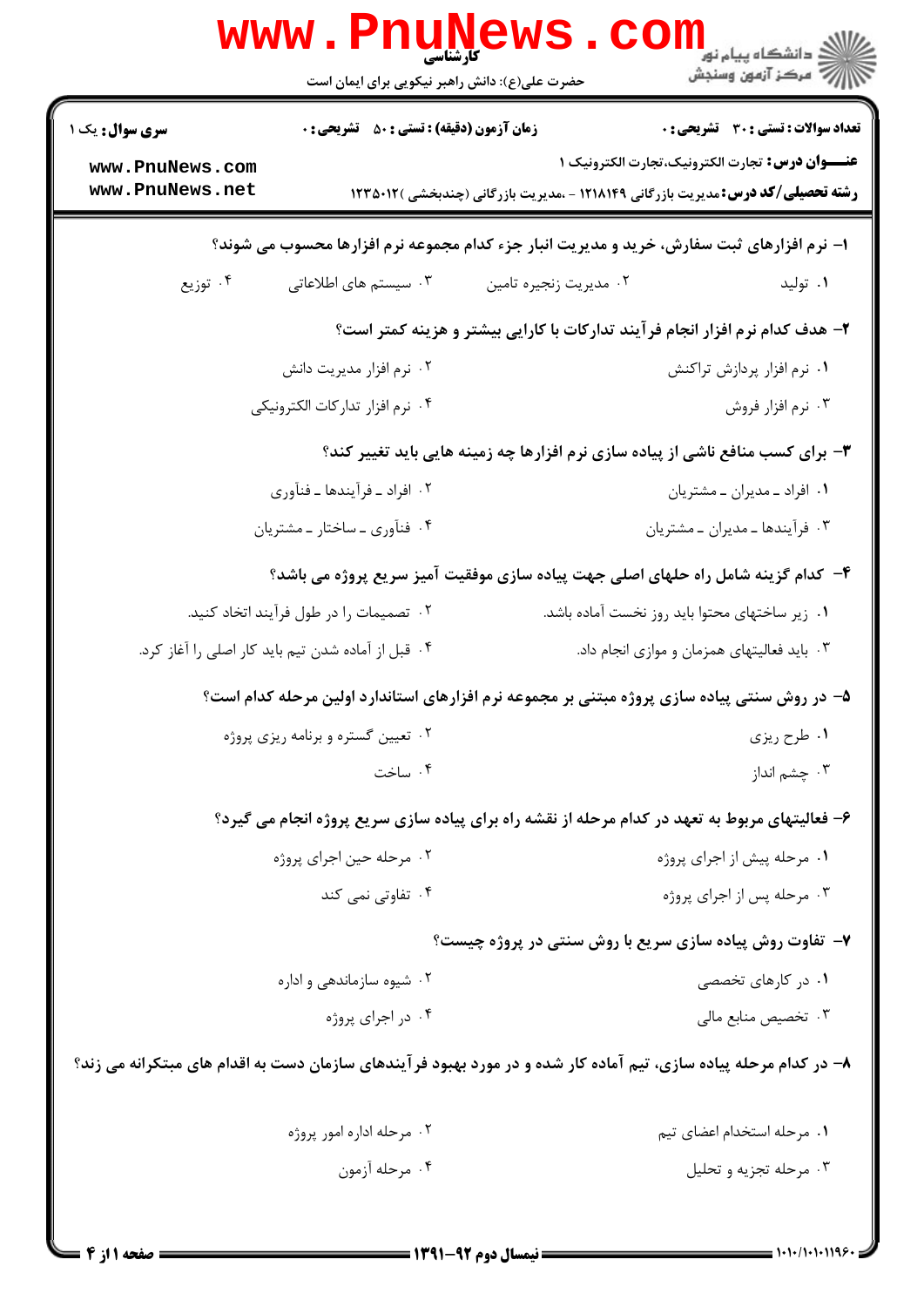|                                                                          | www . Pni<br>کارشناسی<br>حضرت علی(ع): دانش راهبر نیکویی برای ایمان است | WS.CO                                                                                                    | ڪ دانشڪاه پيام نور<br>ا∛ مرڪز آزمون وسنڊش                                                     |  |
|--------------------------------------------------------------------------|------------------------------------------------------------------------|----------------------------------------------------------------------------------------------------------|-----------------------------------------------------------------------------------------------|--|
| <b>سری سوال : ۱ یک</b><br>www.PnuNews.com<br>www.PnuNews.net             | <b>زمان آزمون (دقیقه) : تستی : 50 ٪ تشریحی : 0</b>                     | <b>رشته تحصیلی/کد درس:</b> مدیریت بازرگانی ۱۲۱۸۱۴۹ - ،مدیریت بازرگانی (چندبخشی )۱۲۳۵۰۱۲                  | تعداد سوالات : تستى : 30 قشريحى : 0<br><b>عنـــوان درس:</b> تجارت الكترونيك،تجارت الكترونيك ١ |  |
|                                                                          |                                                                        | ۹– اگراعضای تیم پروژه اندک باشد وسازمان بخواهدسیستم مورد نظر را سریع پیاده کند در آن صورت ساختار سازمانی | چگونه است؟                                                                                    |  |
| ۰۴ ستونی                                                                 | ۰۳ نموداری                                                             | ۲. عمودی                                                                                                 | ۰۱ افقی                                                                                       |  |
|                                                                          |                                                                        | ۱۰- مسئول عملکرد اعضای تیم پروژه چه کسی است ؟                                                            |                                                                                               |  |
| ۰۴ خود اعضا                                                              | ۰۳ مدير مياني                                                          | ۰۲ مدیریت عالی                                                                                           | ۰۱ مدیرپروژه                                                                                  |  |
|                                                                          |                                                                        | 11- نخستین فعالیتی که در سطح رویدادهای مالی انجام می شود، چیست؟                                          |                                                                                               |  |
| ۰۴ أزمون تجربه                                                           | ۰۳ آزمون نرم افزار                                                     | ۰۲ سازماندهی                                                                                             | ۰۱ تجزیه و تحلیل                                                                              |  |
|                                                                          |                                                                        | ۱۲- فعالیت هایی که واحد فناوری اطلاعات اغلب مواقع در پشت صحنه انجام می دهد چه نام دارد؟                  |                                                                                               |  |
| ۰۴ تبدیل                                                                 | ۰۳ آزمون                                                               | ۰۲ پشتیبان <i>ی</i>                                                                                      | ۰۱ تغییر                                                                                      |  |
|                                                                          |                                                                        |                                                                                                          | ۱۳- کدام ویژگی مربوط به آزمون یکپارچگی می باشد؟                                               |  |
|                                                                          | ۰۲ تعداد کم فرأیندهای مورد أزمون                                       |                                                                                                          | ۰۱ تخصص های مختلف اعضای تیم                                                                   |  |
|                                                                          | ۰۴ عدم نیاز به زمان زیاد                                               | ۰۳ تک مرحله ای بودن هر فرآیند                                                                            |                                                                                               |  |
|                                                                          |                                                                        | ۱۴- کدام گزینه می تواند باعث بروز مشکل برای سازمان شود؟                                                  |                                                                                               |  |
|                                                                          | ۰۲ تغییر ندادن یا اصلاح نکردن سیستم                                    |                                                                                                          | ۰۱ نرم افزارهای استاندارد                                                                     |  |
|                                                                          | ۰۴ عدم برنامه ريزي با جزئيات                                           |                                                                                                          | ۰۳ نرم افزارهای شرکتهای رقیب                                                                  |  |
|                                                                          |                                                                        | ۱۵– کدام گزینه از شاخصهای انتخاب نرم افزار مناسب محسوب می گردد؟                                          |                                                                                               |  |
|                                                                          |                                                                        | ۰۱ سیستم باید مستقل از سیستمهای دیگر عمل کند.                                                            |                                                                                               |  |
| ۰۲ سیستم باید برای هر یک از کارهای سازمان یک نرم افزار مجزا خریداری کند. |                                                                        |                                                                                                          |                                                                                               |  |
|                                                                          |                                                                        | ۰۳ باید سعی شود نرم افزار مورد نیاز از منابع داخلی تهیه شود.                                             |                                                                                               |  |
|                                                                          |                                                                        |                                                                                                          | ۰۴ خدمات پشتیبان باید وجود داشته باشد.                                                        |  |
|                                                                          |                                                                        | ۱۶- در روش گزینش نرم افزار کدام گزینه از خروجی های مرحله تایید نرم افزار محسوب می شود؟                   |                                                                                               |  |
| ۰۴ درخواست مناقصه                                                        | ۰۳ معیارهای انتخاب                                                     | ۰۲ شرحی از الگوها                                                                                        | ٠١ مذاكره براي قرارداد                                                                        |  |
|                                                                          |                                                                        |                                                                                                          |                                                                                               |  |
|                                                                          |                                                                        |                                                                                                          |                                                                                               |  |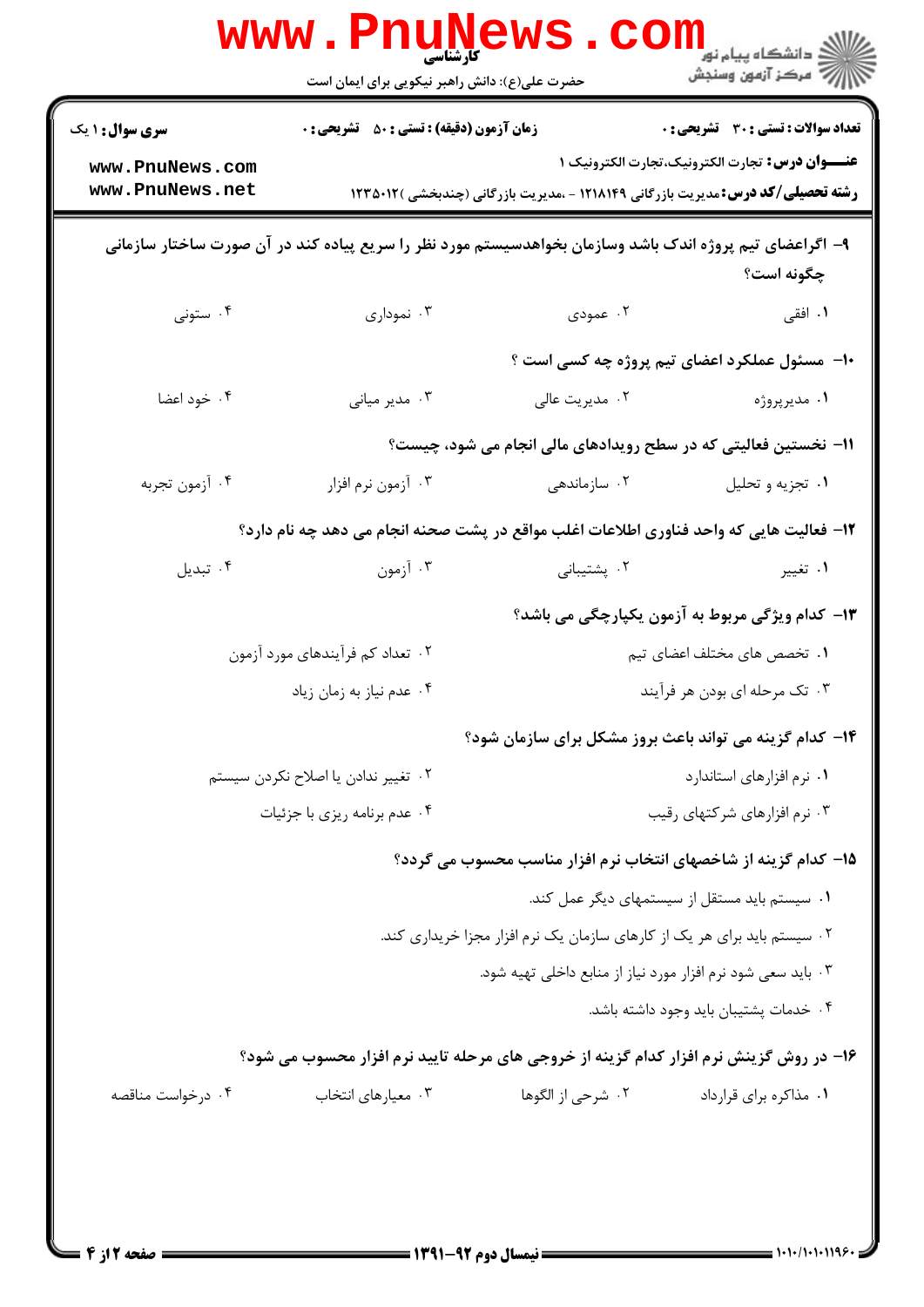| حضرت علی(ع): دانش راهبر نیکویی برای ایمان است                                                        | ڪ دانشڪاه پيا <sub>م</sub> نور<br><mark>√</mark> مرڪز آزمون وسنڊش                                                                                                   |  |  |  |
|------------------------------------------------------------------------------------------------------|---------------------------------------------------------------------------------------------------------------------------------------------------------------------|--|--|--|
| <b>زمان آزمون (دقیقه) : تستی : 50 ٪ تشریحی : 0</b>                                                   | <b>تعداد سوالات : تستی : 30 ٪ تشریحی : 0</b>                                                                                                                        |  |  |  |
|                                                                                                      | <b>عنـــوان درس:</b> تجارت الكترونيك،تجارت الكترونيك ١<br><b>رشته تحصیلی/کد درس:</b> مدیریت بازرگانی ۱۲۱۸۱۴۹ - ،مدیریت بازرگانی (چندبخشی )۱۲۳۵۰۱۲                   |  |  |  |
|                                                                                                      |                                                                                                                                                                     |  |  |  |
|                                                                                                      |                                                                                                                                                                     |  |  |  |
| ۰۲ روش مبتنی بر نیازهای تفصیلی سازمان                                                                |                                                                                                                                                                     |  |  |  |
| ۰۴ روش مبتنی بر انتخاب نرم افزار                                                                     |                                                                                                                                                                     |  |  |  |
| ۱۸– شرکت های بزرگ و پیشرفته برای مدیریت ارتباط با مشتری بهترین نوع نرم افزار را کدام گزینه می دانند؟ |                                                                                                                                                                     |  |  |  |
| Lingo ۲                                                                                              | ۲. Lindo<br><b>MSProject</b> .                                                                                                                                      |  |  |  |
| ۱۹- اگر محدودیت زمانی وجود نداشته باشد، کدام روش گزینش مجموعه نرم افزارها مناسب تر است؟              |                                                                                                                                                                     |  |  |  |
| ۰۲ روش مبتنی بر نیازهای تفصیلی سازمان                                                                | ۰۱ روش مبتنی بر نیازهای اصلی                                                                                                                                        |  |  |  |
| ۰۴ روش مبتنی بر انتخاب نرم افزار                                                                     | ۰۳ روش مبتنی بر تایید نرم افزار                                                                                                                                     |  |  |  |
|                                                                                                      | +۲- در فرآیند تهیه فهرست کوتاه فروشندگان و توصیه برای خرید نرم افزار کدام گزینه باید قبل از سایر گزینه ها انجام شود؟                                                |  |  |  |
| ٠١ درخواست فهرست بها<br>۰۲ بازدید از معرف ها                                                         |                                                                                                                                                                     |  |  |  |
| ۰۴ نیازهای سازمان<br>۰۳ معیارهای اصلی گزینش                                                          |                                                                                                                                                                     |  |  |  |
|                                                                                                      | ۲۱- چه عاملی به تیم کمک می کند هر چه سریعتر اولویت فرآیندها و آنچه در درون و خارج از گستره سیستم قرار دارد را<br>شناسایی کند؟                                       |  |  |  |
| ۰۲ استفاده از فرایند الگوسازی                                                                        | ٠١ استفاده از مشاوران با تجربه                                                                                                                                      |  |  |  |
| ۰۴ استفاده از مدیر مسئول متخصص                                                                       | ۰۳ استفاده از تجربیات سازمانهای مشابه                                                                                                                               |  |  |  |
|                                                                                                      | ۲۲- از پیش نیازهای اصلی مدیریت پیاده سازی سریع پروژه چیست؟                                                                                                          |  |  |  |
| ۰۳ مدیریت ریسک                                                                                       | ۰۲ برنامه اجرائی<br>۰۱ مدیریت اجرائی عالی                                                                                                                           |  |  |  |
|                                                                                                      | ۲۳- کدام گزینه نشان دهنده ی کارهایی که تکمیل یا آغاز شده اند و مسئله هایی که در فرآیند انجام کارها با آنها روبرو شده<br>اند، می باشد؟                               |  |  |  |
|                                                                                                      | ۰۱ سناريوي سازمان                                                                                                                                                   |  |  |  |
|                                                                                                      | ۰۳ گزارش پیشرفت کارها                                                                                                                                               |  |  |  |
|                                                                                                      |                                                                                                                                                                     |  |  |  |
|                                                                                                      |                                                                                                                                                                     |  |  |  |
|                                                                                                      |                                                                                                                                                                     |  |  |  |
|                                                                                                      | ۱۷– در اجرای کدام روش گزینش مجموع نرم افزار، تیم گزینش بیشتر وقت خود را صرف ایجاد سناریوهای سازمانی می کند؟<br>۰۲ مدیریت بر گستره ی پروژه<br>۰۴ برنامه اجرائی پروژه |  |  |  |

 $= 1.1 - 11.119$